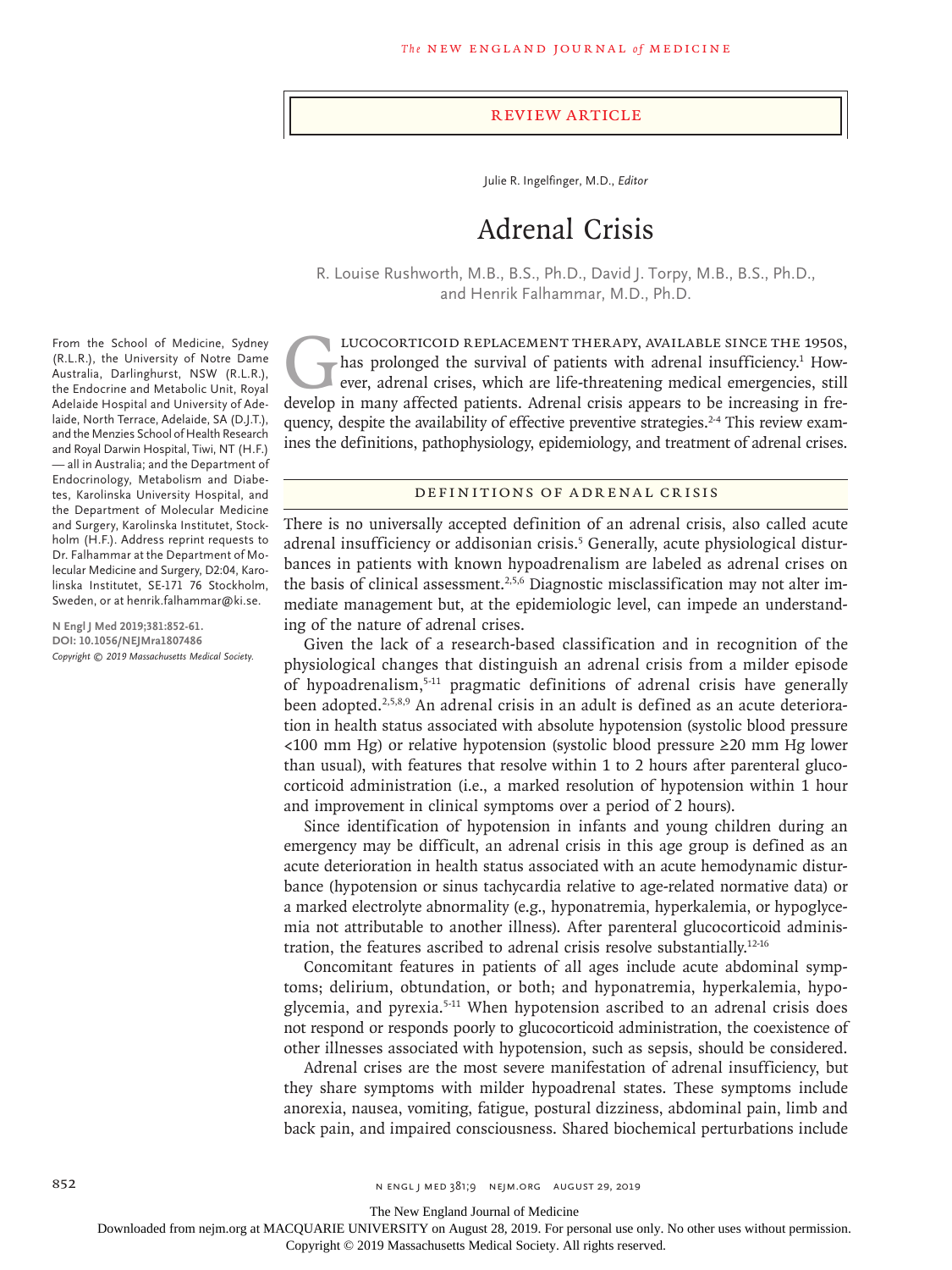hyponatremia, hyperkalemia (in primary adrenal insufficiency [Addison's disease and congenital adrenal hyperplasia]), and hypoglycemia (more common in children than in adults) (Table  $1$ ).<sup>5-8,11</sup> However, an acute illness in a patient who has previously received a diagnosis of primary adrenal insufficiency without evidence of hemodynamic compromise or hypotension (or in young children, delayed capillary refill or tachycardia as alternative physical manifestations) should be considered physiologically distinct from an adrenal crisis and instead classified as symptomatic adrenal insufficiency, a precursor of adrenal crisis, or an incipient adrenal crisis.2,5,7,8 Marked symptoms in the absence of hypotension probably signal an incipient adrenal crisis, and treatment with hydrocortisone and intravenous fluids may avert the development of an actual adrenal crisis.

## Pathophysiological Features

Adrenal crises arise from an absolute or a relative deficiency of cortisol, an endogenous glucocorticoid; in that circumstance, there is insufficient tissue glucocorticoid activity to maintain homeostasis. The contributing pathophysiological processes are depicted in Figure 1.

Cortisol has a circulating half-life of 90 minutes; hence, tissues become deficient within several hours after cortisol deprivation. Cortisol has highly pleiotropic effects that are due to transcriptional modulation of genes bearing a glucocorticoid response element (29% of all genes).17 The physiological consequences of cortisol deficiency are extensive and start with loss of the normal suppressive action of endogenous glucocorticoids on inflammatory cytokines, resulting in rapid increases in cytokine levels, which cause fever, malaise, anorexia, and bodily pain. Consequently, cortisol deficiency leads to altered immune-cell populations (neutropenia, eosinophilia, and lymphocytosis); loss of the synergistic action of cortisol with catecholamines on vascular reactivity, leading to vasodilatation and hypotension; hepatic effects on intermediary metabolism, with reduced gluconeogenesis, hypoglycemia, or both; and reduced circulating free fatty acids and amino acids.<sup>18-21</sup>

At the cellular level, loss of cortisol depresses the action of activator protein 1 (AP-1) and nuclear factor  $\kappa$ B (NF- $\kappa$ B), leading to the unfettered acti-

### **Table 1. Symptoms, Signs, and Biochemical Characteristics of Adrenal Crisis.\***

#### **Symptoms**

Gastrointestinal: anorexia, nausea, vomiting

Pain: abdominal, limb, back Severe fatigue

Severe weakness

Postural dizziness, syncope

Confusion

**Signs**

Abdominal tenderness or guarding

Hyperpigmentation (only in primary adrenal insufficiency)<sup>+</sup>

Pyrexia

Hypotension: systolic pressure <100 mm Hg in adults or ≥20 mm Hg lower than usual in adults, acute hemodynamic disturbance according to age-related normative levels in children, delayed capillary refill or tachycardia in young children, circulatory collapse

Impaired consciousness: delirium, obtundation, coma

**Biochemical abnormalities on routine blood tests**

Hyponatremia

Hyperkalemia

Hypercalcemia

Hypoglycemia (more common in children than in adults)

Altered immune-cell populations: neutropenia, eosinophilia, lymphocytosis

Mild normocytic anemia

\* An adrenal crisis is defined as an acute deterioration in health status associated with hypotension (absolute or relative), with features that resolve within  $1$  to 2 hours after parenteral glucocorticoid administration (i.e., a marked resolution of hypotension within 1 hour and improvement in clinical symptoms over a period of 2 hours). Since hypotension may be more difficult to identify in infants and young children than in adults, an acute hemodynamic disturbance, a marked abnormality in one or more electrolytes, or hypoglycemia not attributable to another illness can be used for identification.

† Hyperpigmentation develops slowly and can be a specific sign of undiagnosed primary adrenal insufficiency (Addison's disease or congenital adrenal hyperplasia) or of an insufficient dose of glucocorticoid replacement over a long period in a patient with primary adrenal insufficiency.

vation of genes that produce inflammatory proteins, since the normal cortisol inhibition of the binding of NF-κB to the glucocorticoid receptor is lost.17,18 Furthermore, mineralocorticoid deficiency, which is prominent in primary but not secondary adrenal insufficiency,<sup>3,22,23</sup> is likely to exacerbate adrenal crises through sodium and water loss and potassium retention.

The New England Journal of Medicine

Downloaded from nejm.org at MACQUARIE UNIVERSITY on August 28, 2019. For personal use only. No other uses without permission.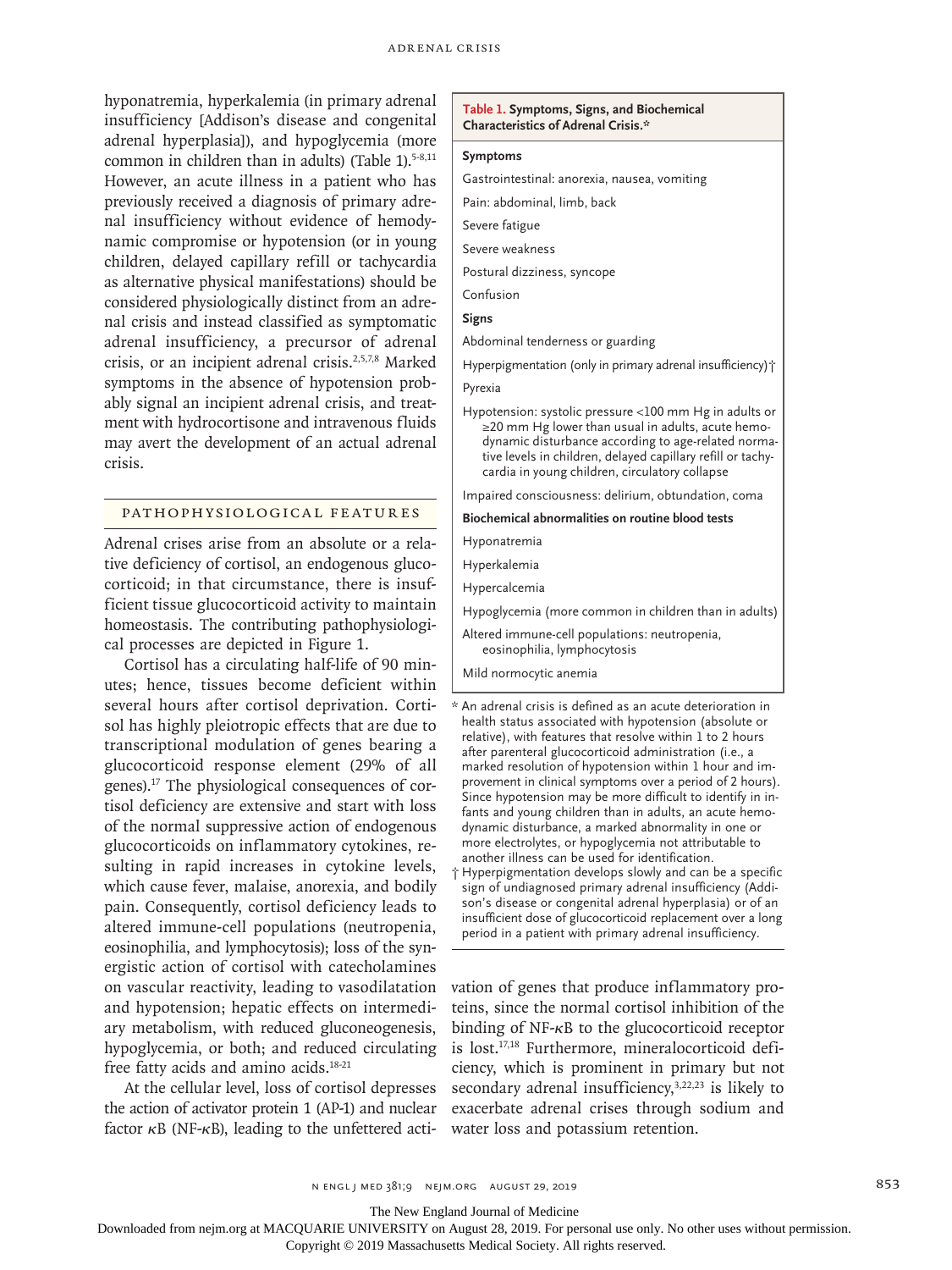## Epidemiologic Features

Each year, approximately 6 to 8% of patients with adrenal insufficiency have an incident adrenal crisis.2,3 Adrenal crises are slightly more frequent in patients with primary hypoadrenalism than in those with secondary adrenal insufficiency, probably because of partial preservation of cortisol secretion in some patients with secondary adrenal insufficiency,<sup>3</sup> as well as the absence of mineralocorticoid secretion in those with primary hypoadrenalism.<sup>22-24</sup> Adrenal crises are uncommon in patients with hypoadrenalism due to long-term glucocorticoid therapy, despite a variable degree of consequent adrenal suppression.25

Susceptibility to adrenal crises varies among patients with hypoadrenalism. Risk factors include older age, a history of prior adrenal crises, the presence of autoimmune polyglandular syndromes, type 1 diabetes mellitus, and nonendocrine coexisting conditions such as asthma and cardiac disease. However, the mechanism of action of these various factors in adrenal crisis is unclear and may be specific to coexisting conditions.22,23,26,27 In addition, unknown factors may potentiate the risk of adrenal crisis, since some patients have numerous episodes, whereas others have few, if any, episodes.<sup>28</sup> An association between the occurrence of an adrenal crisis and the chronic asthenia that is characteristic of hypoadrenalism is plausible but not established. However, a recent prospective, multicenter study using questionnaires to obtain data from 110 patients with primary adrenal insufficiency showed a positive association between episodes of incipient adrenal crisis and a poor quality of life.29

It has been suggested, on the basis of epidemiologic data, that rising rates of adrenal crisis may be due to current use of lower-dose, shortacting glucocorticoid regimens (hydrocortisone or cortisone acetate) in patients with hypoadrenalism.2,4,30,31 This hypothesis is supported by evidence from a longitudinal analysis involving 156 patients with congenital adrenal hyperplasia who received care at a referral center. The study showed that a low baseline hydrocortisone replacement dose was associated with more frequent episodes of various illnesses, requiring supplemental doses ("stress doses") of glucocorticoids.<sup>30</sup>

#### **MORTALITY**

Adrenal crises contribute to mortality among patients with hypoadrenalism<sup>23,28,32-36</sup>; the adrenal crisis–associated rate of death may reach 6% of crisis events.28 Adrenal crises may contribute to the increased mortality attributed to infectious disease among patients with hypoadrenalism.<sup>33</sup> Fatal adrenal crises have occurred in patients without a preceding diagnosis of hypoadrenalism, although symptoms may have been overlooked before the fatal episode.<sup>1,37-40</sup>

## EVENTS THAT PRECIPITATE Adrenal Crisis

Infections, which act as inflammatory stressors, commonly precipitate adrenal crises.<sup>2,3,22,26-28</sup> Gastroenteritis is frequently cited as a precipitant and can be particularly hazardous, since vomiting and diarrhea impair the absorption of oral medication and may also exacerbate dehydration. However, the abdominal symptoms of adrenal crisis may lead to an erroneous diagnosis of gastroenteritis.2,5,22 Bacterial infections predominate among infection-related precipitating events in older patients, whereas viral infections are more common precipitating events in children.12,22,27,28,41,42

Other pathophysiological states may precipitate an adrenal crisis if the body cannot mount an increase in endogenous cortisol and if the amount of replacement therapy is not increased. Such conditions include serious injury and major surgery, but situations that generally are associated with the need for milder cortisol increases (exercise and emotional upset) have been reported as crisis precipitants in up to 10% of episodes, according to the results of patient surveys in which no specific precipitant was identified.3,22,24,27,28 Adrenal crises have been reported in association with the release of acute-phase cytokines and other substances after certain relatively minor medical procedures such as vaccinations and zoledronic acid infusion.43,44

Some types of immunotherapy or chemotherapy may precipitate adrenal crises. For example, immune-checkpoint inhibitor therapy, typically used in the treatment of melanoma and certain other cancers, may cause adrenal insufficiency

The New England Journal of Medicine

Downloaded from nejm.org at MACQUARIE UNIVERSITY on August 28, 2019. For personal use only. No other uses without permission.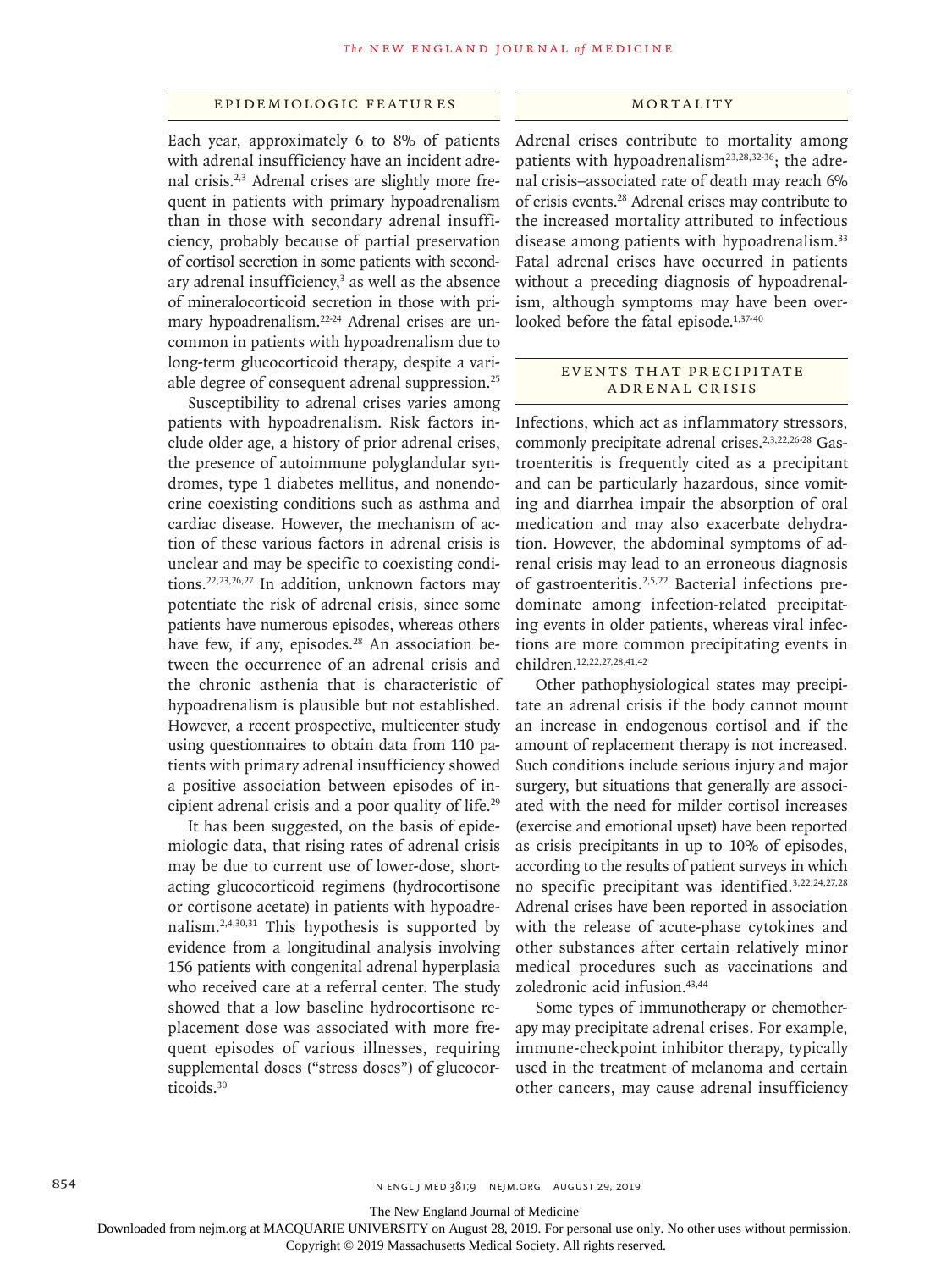

Cortisol and aldosterone deficiency leads to an adrenal insufficiency syndrome as a result of effects on most of the body's organs and tissues. Severe adrenal insufficiency, with hypotension (i.e., adrenal crisis), often develops at times of an increased cortisol requirement or physiological stress, leading to derangements of the physiological processes depicted. E denotes epinephrine, NE norepinephrine, and TNF- $\alpha$  tumor necrosis factor  $\alpha$ .

The New England Journal of Medicine

Downloaded from nejm.org at MACQUARIE UNIVERSITY on August 28, 2019. For personal use only. No other uses without permission.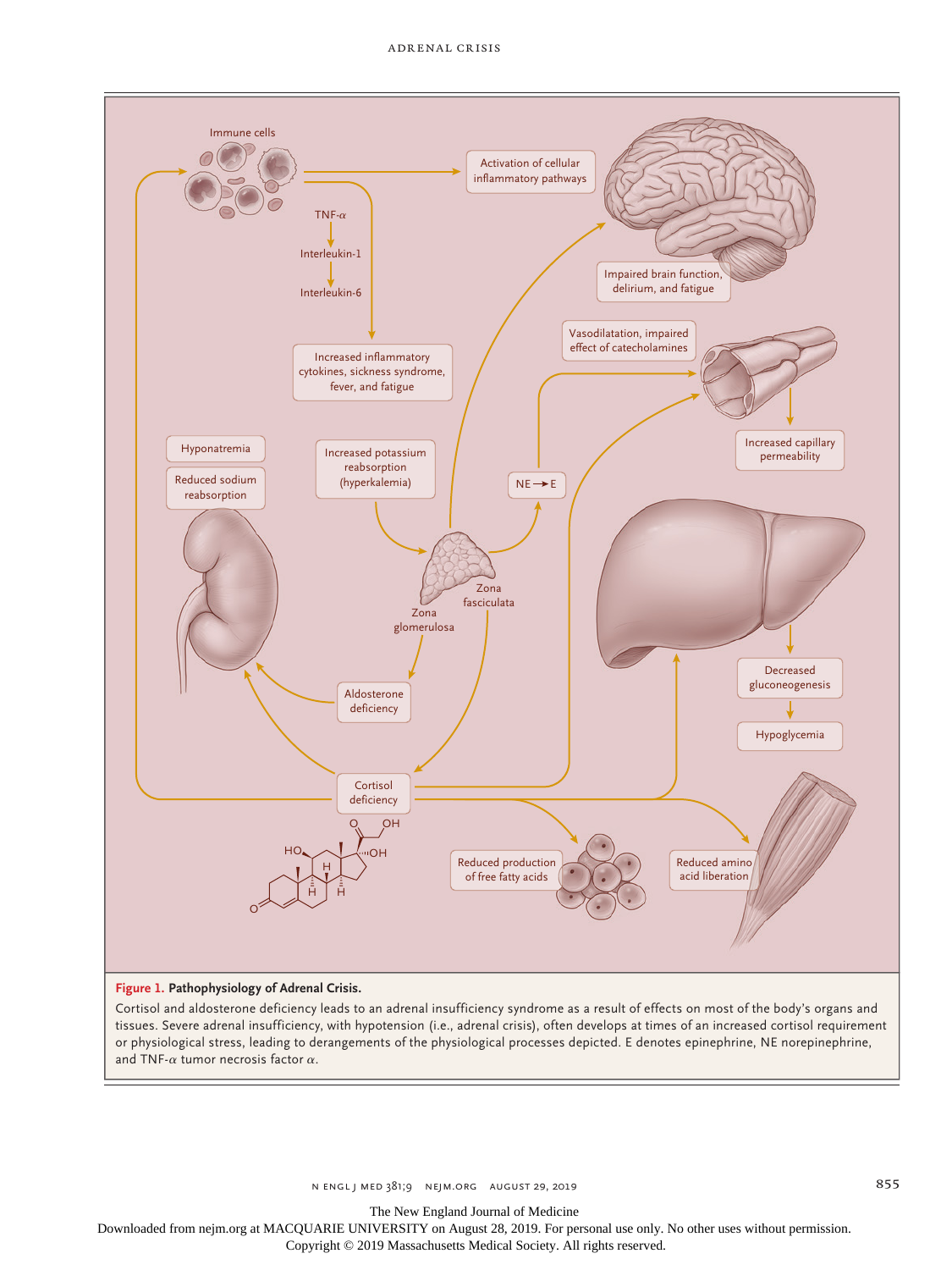$(risk < 1\%)$  due to induction of hypophysitis (and pituitary hormone deficits) or adrenalitis.45 If these serious adverse events occur, prompt glucocorticoid replacement is required.45,46

Nonadherence to glucocorticoid replacement therapy may also precipitate an adrenal crisis. $22,28$ Patients need to be educated about the dangers of dose omission or cessation, particularly during a perioperative period and during long-term glucocorticoid therapy for other illnesses in which the daily dose is higher than the replacement dose (3 to 5 mg of prednisone or the equivalent per day), since sudden discontinuation can act as a precipitant.<sup>22,47</sup> Clinician-initiated abrupt cessation of glucocorticoid therapy has also been reported as a cause of adrenal crisis.48

Undiagnosed coexisting thyrotoxicosis, or the initiation of thyroxine therapy in a patient with undiagnosed hypoadrenalism, may precipitate an adrenal crisis.2,49,50 Furthermore, cytochrome P-450 3A4 (CYP3A4) inducers such as avasimibe, carbamazepine, rifampicin, phenytoin, and St. John's wort extract may increase hydrocortisone metabolism, necessitating an increase in the glucocorticoid dose in patients being treated for adrenal insufficiency, or may induce an adrenal crisis in patients with undiagnosed adrenal insufficiency.<sup>51</sup> In contrast, CYP3A4 inhibitors such as voriconazole, grapefruit juice, itraconazole, ketoconazole, clarithromycin, lopinavir, nefazodone, posaconazole, ritonavir, saquinavir, telaprevir, telithromycin, and conivaptan may inhibit the metabolism of hydrocortisone, increasing cortisol levels and thereby enhancing the adrenal suppressive effect of ongoing glucocorticoid therapy,51,52 but the risk of adrenal crisis may be increased once the agent has been discontinued.

## **TREATMENT**

Treatment of an adrenal crisis is effective if administered promptly, before prolonged hypotension leads to irremediable effects.<sup>6,27,41</sup> Treatment includes prompt administration of intravenous hydrocortisone, given as a 100-mg bolus, followed by 200 mg every 24 hours, administered as a continuous infusion or as frequent intravenous (or intramuscular) boluses (50 mg) every 6 hours, with subsequent doses tailored to the clinical response (Table 2). If hydrocortisone is unavailable, another parenteral glucocorticoid, $\frac{7}{7}$  such as dexamethasone (4 mg every 24 hours), methylprednisolone (40 mg every 24 hours), or prednisolone (25 mg as a bolus, followed by two 25-mg doses, for a total of 75 mg in the first 24 hours; thereafter, 50 mg every 24 hours), may be used. In children, hydrocortisone should be administered as a parenteral bolus of 50 mg per square meter of body-surface area, followed by 50 to 100 mg per square meter every 24 hours (administered as a continuous intravenous infusion or as intravenous or intramuscular boluses every 6 hours). Hydrocortisone (cortisol) is the preferred drug for treatment of an adrenal crisis because of its physiological glucocorticoid pharmacokinetics, plasma protein binding, tissue distribution, and balanced glucocorticoid–mineralocorticoid effects.

The doses suggested for prednisolone and dexamethasone are based on their glucocorticoid potency relative to hydrocortisone, in agreement with current treatment guidelines for primary adrenal insufficiency.7 Fludrocortisone is not required if hydrocortisone doses exceed 50 mg given every 24 hours. As a practical matter, in patients with primary adrenal insufficiency, fludrocortisone therapy is usually resumed once the adrenal crisis has resolved and oral hydrocortisone replacement is feasible.

During an ongoing adrenal crisis in an adult, intravenous normal saline should be administered (1000 ml within the first hour), with crystalloid fluids (e.g., 0.9% isotonic sodium chloride) given according to standard resuscitation guidelines and with adjustment for the patient's circulatory status, body weight, and relevant coexisting conditions.<sup>2,5,6</sup> Intravenous dextrose 5% in normal saline is given for hypoglycemia (i.e., when the glucose values are less than 3.9 mmol per liter [70 mg per deciliter]). In children, a bolus of normal saline is given at a dose of 20 ml per kilogram of body weight, with repeated doses at up to 60 ml per kilogram the first hour. If there is hypoglycemia, dextrose at a dose of 0.5 to 1 g per kilogram is administered.

On rare occasions, patients have both adrenal insufficiency and diabetes insipidus, most often in those with lymphocytic hypophysitis. Fluids should be administered with caution in patients with diabetes insipidus, whether or not they are receiving treatment for it, since excessive free water may cause hyponatremia and too little may cause hypernatremia. Careful matching of urine output and normal saline infusion generally maintains isonatremia.<sup>2</sup>

Concomitant investigation and treatment of

The New England Journal of Medicine

Downloaded from nejm.org at MACQUARIE UNIVERSITY on August 28, 2019. For personal use only. No other uses without permission.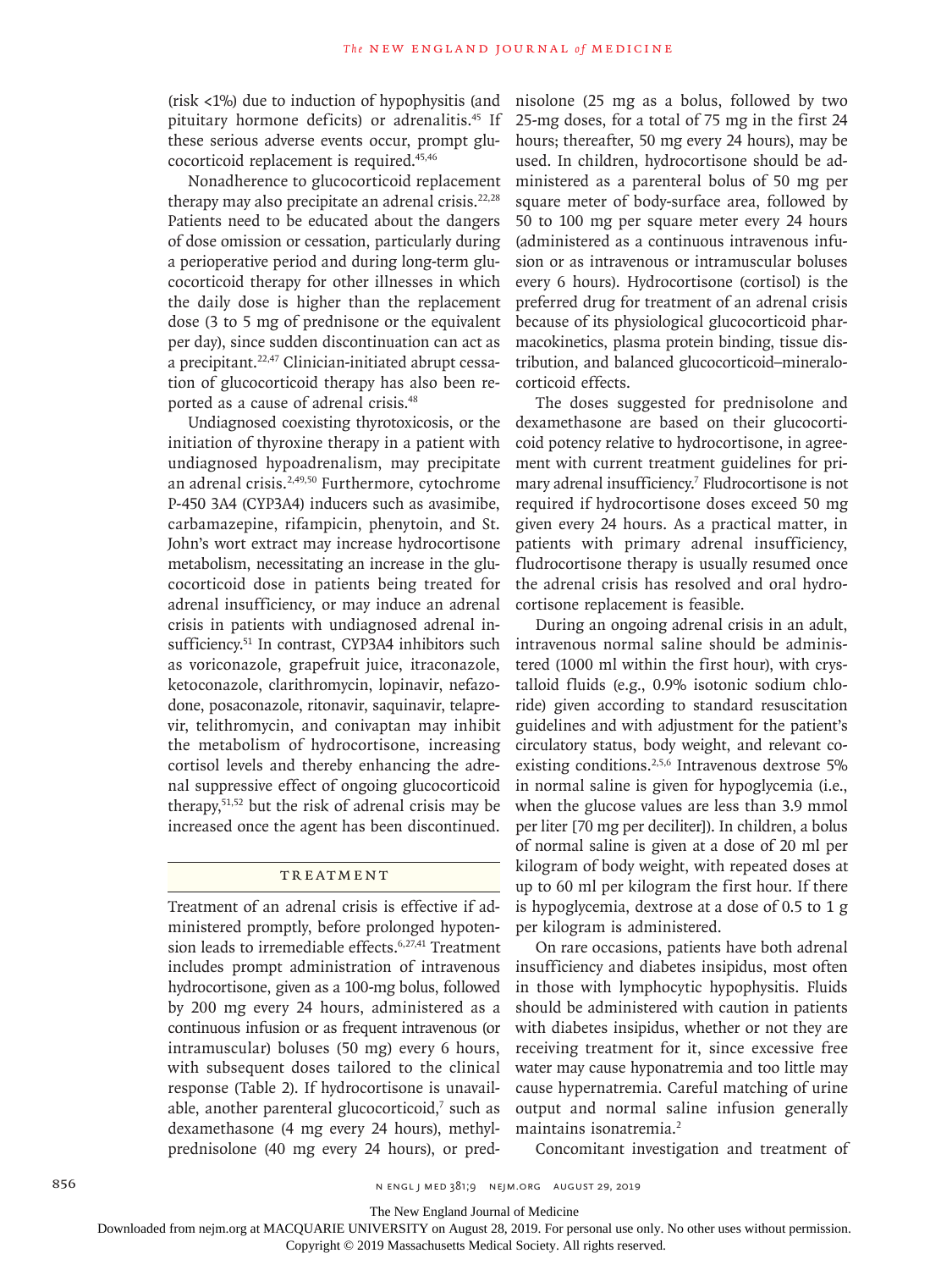#### Adrenal Crisis

| Table 2. Management of Adrenal Crisis. |                                                                                                                                                                                                                                                                                                                                                                                                                                                                                                                                                         |
|----------------------------------------|---------------------------------------------------------------------------------------------------------------------------------------------------------------------------------------------------------------------------------------------------------------------------------------------------------------------------------------------------------------------------------------------------------------------------------------------------------------------------------------------------------------------------------------------------------|
| <b>Treatment</b>                       | Dose and Procedure                                                                                                                                                                                                                                                                                                                                                                                                                                                                                                                                      |
| <b>Adults</b>                          |                                                                                                                                                                                                                                                                                                                                                                                                                                                                                                                                                         |
| Hydrocortisone*                        | Provide prompt administration at a dose of 100 mg intravenously (or intramuscularly if intrave-<br>nous access is not feasible), followed by 200 mg every 24 hr, given as a continuous infusion or<br>as intravenous (or intramuscular) boluses (50 mg) every 6 hr; if initial treatment is successful<br>(usually after 24 hr), oral hydrocortisone at 2 to 3 times the usual dose can be given, with<br>tapering down to the usual dose over the next 2 to 3 days;                                                                                    |
| Fluids                                 | Provide intravenous administration of 1000 ml of normal saline (0.9% isotonic sodium chloride)<br>in the first hour, with intravenous dextrose to 5% concentration in normal saline added if the<br>patient has hypoglycemia; subsequently, administer crystalloid fluids according to standard<br>resuscitation guidelines:                                                                                                                                                                                                                            |
| Children                               |                                                                                                                                                                                                                                                                                                                                                                                                                                                                                                                                                         |
| Hydrocortisone                         | Provide prompt administration at a dose of 50 mg per square meter of body-surface area intrave-<br>nously (or intramuscularly if intravenous access is not feasible), followed by 50–100 mg per<br>square meter every 24 hr, given as a continuous infusion or as intravenous (or intramuscular)<br>boluses (12.5-25 mg per square meter) every 6 hr; if initial treatment is successful (usually<br>after 24 hr), oral hydrocortisone at 2 to 3 times the usual dose can be given, with tapering<br>down to the usual dose over the next 2 to 3 days t |
| Fluids                                 | Give a bolus of normal saline at a dose of 20 ml per kilogram of body weight, with repeated doses<br>up to a maximum of 60 ml per kilogram in the first hour, along with intravenous dextrose,<br>0.5–1 g per kilogram, if the patient has hypoglycemia; provide subsequent administration<br>of crystalloid fluids according to standard resuscitation guidelines;                                                                                                                                                                                     |
| <b>Adults and children</b>             |                                                                                                                                                                                                                                                                                                                                                                                                                                                                                                                                                         |
| Possible additional<br>measures        | Antibiotic therapy, admission to intensive care or high-dependency unit, administration of low-<br>dose heparin<br>Prompt investigation of other causes when hypotension persists despite adequate initial<br>treatment<br>Consideration of precipitating events (e.g., sepsis, gastroenteritis)                                                                                                                                                                                                                                                        |

\* If hydrocortisone is unavailable, another parenteral glucocorticoid, such as dexamethasone (4 mg every 24 hours), methylprednisolone (40 mg every 24 hours), or prednisolone (25 mg bolus followed by two 25-mg doses, for a total of 75 mg in the first 24 hours; thereafter, 50 mg every 24 hours), may be used.

† Fludrocortisone replacement is not required if hydrocortisone doses exceed 50 mg every 24 hours but is typically administered in adults and children with primary adrenal insufficiency when oral hydrocortisone is started. ‡ Circulatory status, body weight, and relevant coexisting conditions should be taken into account.

the precipitating illness are required in all patients with adrenal crisis. Persistent shock despite specific treatment for adrenal crisis suggests another cause of hypotension.

After successful management of an adrenal crisis, hydrocortisone doses should be tapered, typically over a period of 3 days, to the patient's usual maintenance dose. An assessment for preventable precipitating events should be made, and preventive strategies should be explained to the patient, including self-administration of parenteral hydrocortisone.<sup>2,6</sup>

## Management Issues

## **Health Care Milieu**

Adrenal crisis prevention relies on responsive and informed health care professionals (ambulance, nursing, and medical staff) and on effective patient education, so that the patient can initiate glucocorticoid dose escalation if needed. However, case reports (see the illustrative case in the Supplementary Appendix, available with the full text of this article at NEJM.org) and, more recently, systematic studies of the timeliness of the assistance provided by health care professionals have exposed a range of potential delays and difficulties that may affect the incidence and outcome of adrenal crisis.<sup>5,48,53</sup> Some environmental factors, such as the slow arrival of an ambulance, may be unavoidable but are nevertheless important to address.<sup>54</sup> For example, ensuring that ambulances have hydrocortisone available for injection, a policy adopted by emergency services in some regions, may be very useful in the management of an adrenal crisis.

Of great concern are published reports of refusal by medical staff to administer hydrocorti-

n engl j med 381;9 nejm.org August 29, 2019 857

The New England Journal of Medicine

Downloaded from nejm.org at MACQUARIE UNIVERSITY on August 28, 2019. For personal use only. No other uses without permission.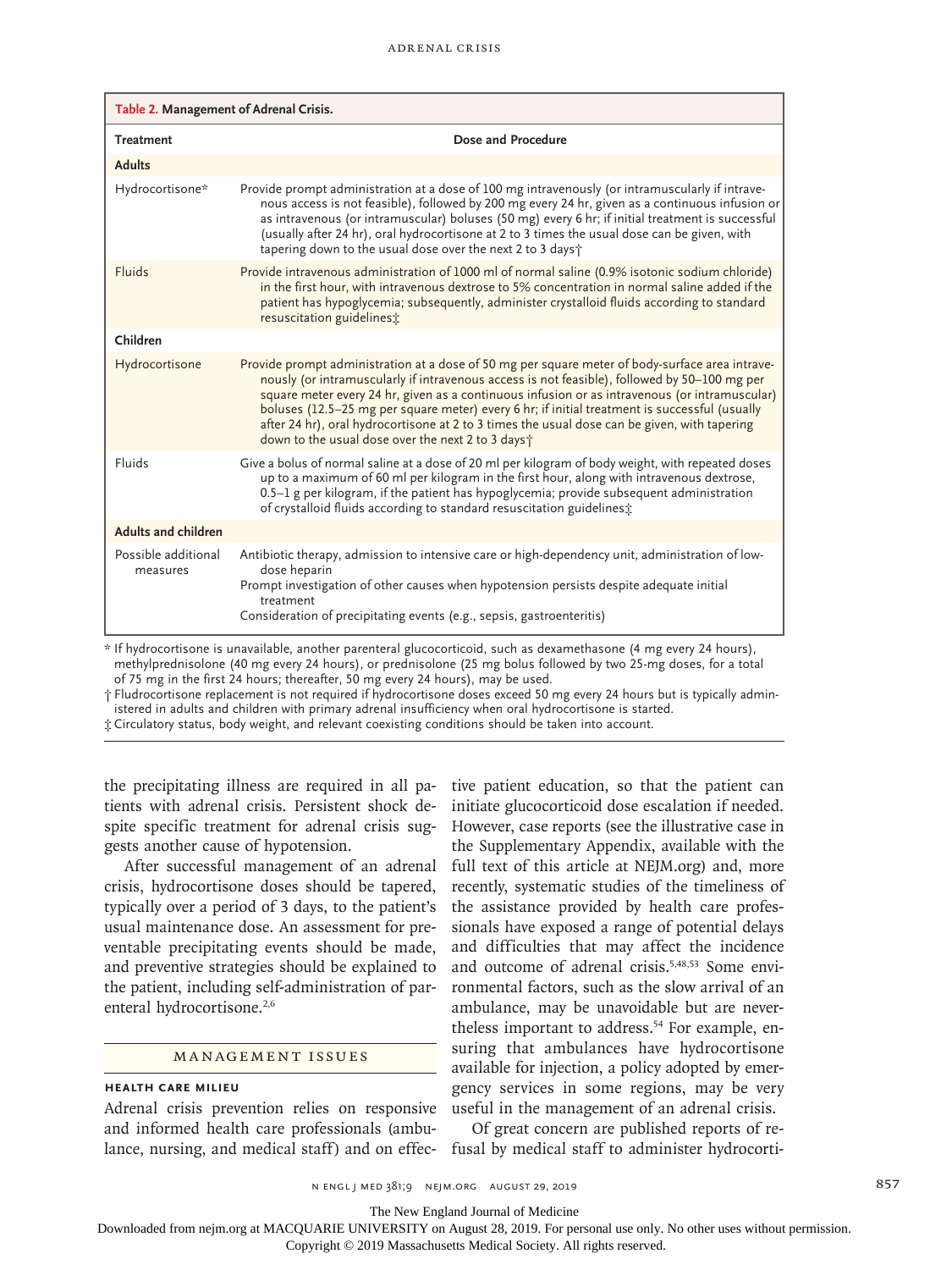sone because of the mistaken belief that the adverse effects of glucocorticoids are greater than the risk of withholding hydrocortisone from an ill patient with hypoadrenalism.2,5,48,53,54 Indeed, recent evidence of unsatisfactory levels of knowledge about adrenal insufficiency and adrenal crisis among various types of clinicians highlights the importance of continuing education.55-58

Hospital reviews of time-critical events in the treatment of patients with adrenal insufficiency, particularly the time to intravenous hydrocortisone administration, can be used for qualityassurance purposes and benchmarking.54,59 Audits of hospital treatment (inpatient admissions, admissions to the intensive care unit [use of mechanical ventilation], adverse sequelae, and mortality) may help ensure adequate outcomes. In the hospital, use of a "red flag" system to indicate hypoadrenalism should encourage the administration of glucocorticoid replacement therapy and of appropriate doses of glucocorticoids for surgical procedures.25,58 On a national basis, regular evaluation of hospital admissions and data on pharmaceutical prescriptions can identify other problems, such as variations in the incidence of adrenal crises<sup>4,31,60</sup> due to, among other issues, interruption in the supply of glucocorticoid tablets.<sup>60</sup>

## **Patient Factors**

Patients with hypoadrenalism often report dissatisfaction with medical care; reasons for their dissatisfaction include demanding glucocorticoid replacement schedules, a delay in the initial diagnosis, post-treatment impairment of well-being (in up to 40% of patients), and adrenal crisis– related anxiety.26,54,61-67 Functional impairment in patients with adrenal insufficiency, manifested by fatigue and by reduced participation in work owing to sick leave and disability, $68$  may be related to noncircadian<sup>69</sup> or nonindividualized glucocorticoid replacement. Moreover, there is a marked interindividual variation in hydrocortisone pharmacokinetics,<sup>70</sup> and hydrocortisone treatment affects mental and physical health through altered tryptophan metabolism.71 Furthermore, reduced quality of life may lead to an elevated risk of adrenal crisis among those most severely affected.<sup>29</sup>

#### **PREVENTION**

Key strategies that can prevent adrenal crisis include an individualized prescription and plan for the use of supplementary glucocorticoid administration for physiological stress; use of parenteral hydrocortisone, preferably at home, when oral glucocorticoids cannot be taken; and the provision of devices, such as a MedicAlert bracelet or necklace (discussed below), that can warn caregivers of the risk of adrenal crisis when patients cannot communicate verbally.

Oral stress dosing of glucocorticoids, designed to replicate the cortisol stress response, involves doubling or tripling the replacement dose, depending on the intensity of the stress (e.g., a double dose for a lower fever [temperature <38.5°C] and a triple dose for a higher fever [temperature ≥38.5°C]), until the illness has abated. Stress dosing is based on mimicking the physiological response to illness, but oral hydrocortisone pharmacokinetics are highly variable, and patients with rapid metabolism may have a less marked response to modest dose manipulations than patients with slower metabolism.<sup>70</sup> Higher doses, administered parenterally, may be needed in cases of severe stress such as major surgery and may perhaps reach maximal adrenal secretory output (approximately 200 mg of hydrocortisone every 24 hours [8.5 times the normal output], as used in intervention studies of septic shock).72-74

In patients with vomiting or diarrhea, parenteral hydrocortisone (100 mg in adults) is recommended.2,5,6 Patients and their family members should be taught how to perform intramuscular injection of hydrocortisone and should be provided with vials, needles, and syringes.<sup>2,5,12</sup> Omission of stress dosing may result in progression to adrenal crisis and may contribute to the observed lack of efficacy of current preventive measures.41,48 Parenteral administration of hydrocortisone at home may prevent progression of an early adrenal crisis.<sup>3,5</sup>

However, injectable hydrocortisone is not offered to, or may not be obtained by, all patients.54,57 Barriers to hydrocortisone use by patients include reluctance to inject the drug intramuscularly, $26,41$  impaired dexterity, $48$  and advanced age.<sup>26</sup> Subcutaneous administration of hydrocortisone is an alternative to the intramuscular route, and although this is an off-label method of administration, it may be more acceptable to patients.2,75 Pharmacokinetic data indicate that subcutaneous and intramuscular injections in nonobese patients with adrenal

858 **858** n engl j med 381;9 nejm.org August 29, 2019

The New England Journal of Medicine

Downloaded from nejm.org at MACQUARIE UNIVERSITY on August 28, 2019. For personal use only. No other uses without permission.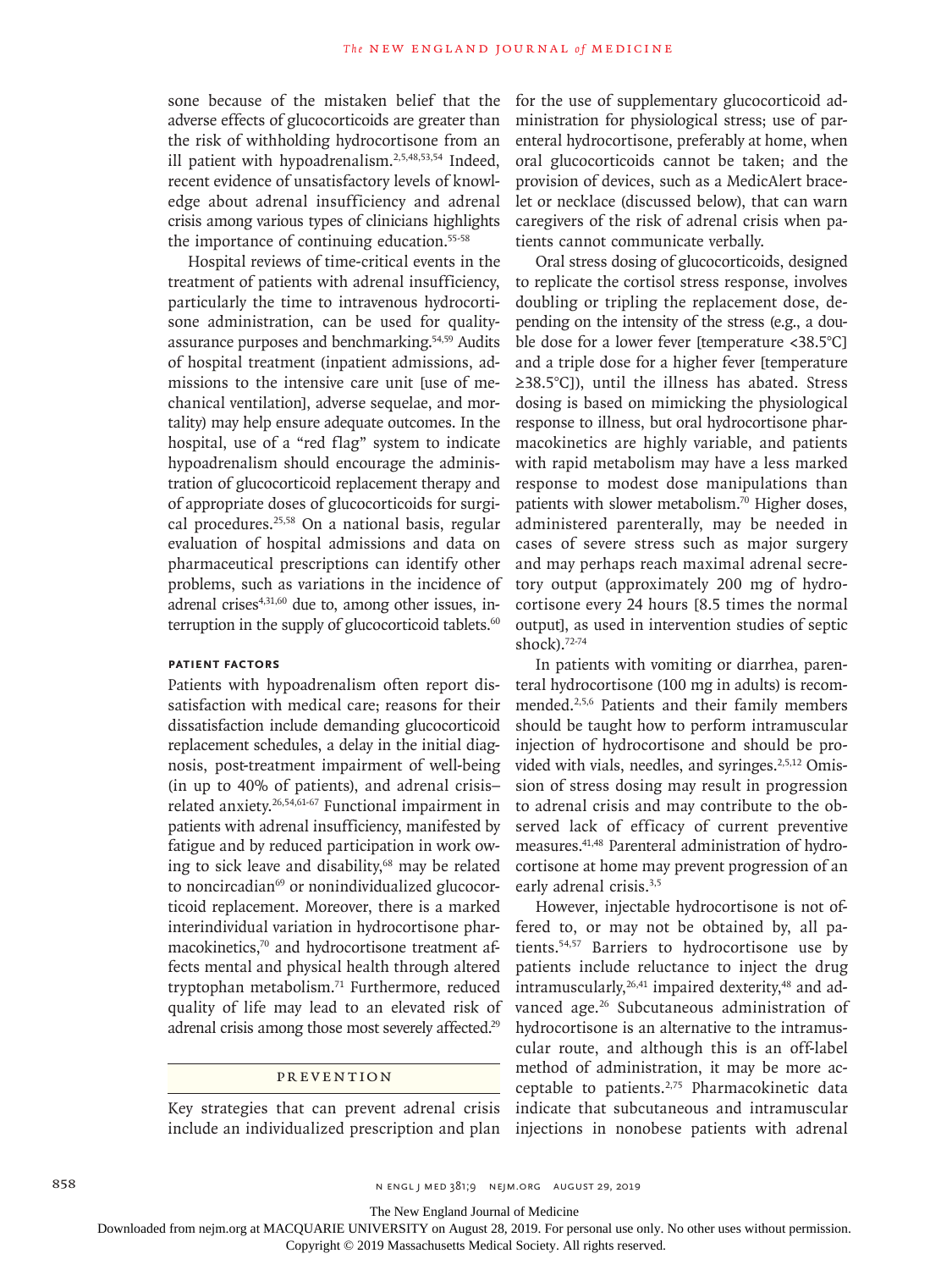insufficiency, albeit without shock, have similar effects.75 Rectal hydrocortisone suppositories may be an alternative in some circumstances.

Measures that enhance communication may be simple but are important. For example a "steroid card," MedicAlert card, or the equivalent (Fig. S1 in the Supplementary Appendix) and a subscription service that uses medical jewelry inscribed with a patient's diagnosis and linked by an identification number to a call center for further information are recommended.<sup>76,77</sup> Nonuse of these measures is common,<sup>57,77</sup> but use may be improved through patient education.<sup>77</sup>

Despite efforts directed at encouraging patients to manage their glucocorticoid treatment in order to prevent adrenal crises, only some patients initiate dose escalation effectively.<sup>41,48,57,78</sup> Outcomes from intensive patient education programs are disappointing and contribute to the persistent or increasing rates of adrenal crises.4,31,79

#### R educing the Incidence of Adrenal Crises

#### **Available Approaches**

Broader application of preventive strategies may decrease the incidence of adrenal crises, and prompt domiciliary and health service–based treatment may lessen their severity and sequelae. Pre-emergency injection of intramuscular or offlabel subcutaneous hydrocortisone may avert many episodes of adrenal crisis. Formal regulatory approval for subcutaneous hydrocortisone may increase its home use.

### **Future Approaches**

A preloaded hydrocortisone syringe, similar to the epinephrine autoinjector, has been recommended<sup>2</sup> but is not yet generally available. It may be possible to devise other products or routes for hydrocortisone administration that are simpler for patients to use in emergencies, such as an intranasal or inhaled spray or powder. Ultimately, alternative delivery systems for adrenal hormone replacement such as a "bioartificial adrenal cortex," as a cell-based solution, are appealing. Such constructs may use adrenal allogeneic or xenogeneic cells in an implanted container such as an alginate capsule; alternatively, a method in which the cells can evade the patient's immune system may become feasible. If successful, these approaches will improve the quality of life for patients with adrenal insufficiency and eliminate adrenal crises.<sup>80,81</sup>

#### **SUMMARY**

Adrenal crises are life-threatening episodes of adrenal insufficiency, which continue to occur despite preventive interventions. Patient education in the use of oral stress dosing, parenteral hydrocortisone administration when required, and communication devices to inform health care workers of the risk of adrenal crisis and required treatment are the current approaches to preventing adrenal crises. New solutions to this persistent problem are needed.

No potential conflict of interest relevant to this article was reported.

Disclosure forms provided by the authors are available with the full text of this article at NEJM.org.

#### **References**

**1.** Gidlöf S, Falhammar H, Thilén A, et al. One hundred years of congenital adrenal hyperplasia in Sweden: a retrospective, population-based cohort study. Lancet Diabetes Endocrinol 2013;1:35-42.

**2.** Rushworth RL, Torpy DJ, Falhammar H. Adrenal crises: perspectives and research directions. Endocrine 2017;55:336-45.

**3.** Hahner S, Loeffler M, Bleicken B, et al. Epidemiology of adrenal crisis in chronic adrenal insufficiency: the need for new prevention strategies. Eur J Endocrinol 2010;162:597-602.

**4.** Rushworth RL, Torpy DJ. Adrenal insufficiency in Australia: is it possible that the use of lower dose, short-acting glucocorticoids has increased the risk of adrenal crises? Horm Metab Res 2015;47:427- 32.

**5.** Allolio B. Extensive expertise in endo-

crinology: adrenal crisis. Eur J Endocrinol 2015;172:R115-24.

**6.** Puar TH, Stikkelbroeck NM, Smans LC, Zelissen PM, Hermus AR. Adrenal crisis: still a deadly event in the 21st century. Am J Med 2016;129(3):339.e1-339.e9.

**7.** Bornstein SR, Allolio B, Arlt W, et al. Diagnosis and treatment of primary adrenal insufficiency: an Endocrine Society clinical practice guideline. J Clin Endocrinol Metab 2016;101:364-89.

**8.** Charmandari E, Nicolaides NC, Chrousos GP. Adrenal insufficiency. Lancet 2014; 383:2152-67.

**9.** Oelkers W. Adrenal insufficiency. N Engl J Med 1996;335:1206-12.

**10.** Bancos I, Hahner S, Tomlinson J, Arlt W. Diagnosis and management of adrenal insufficiency. Lancet Diabetes Endocrinol 2015;3:216-26.

**11.** Arlt W, Allolio B. Adrenal insufficiency. Lancet 2003;361:1881-93.

**12.** Rushworth RL, Torpy DJ, Stratakis CA, Falhammar H. Adrenal crises in children: perspectives and research directions. Horm Res Paediatr 2018;89:341-51.

**13.** Hsieh S, White PC. Presentation of primary adrenal insufficiency in childhood. J Clin Endocrinol Metab 2011;96(6): E925-E928.

**14.** Cortet C, Barat P, Zenaty D, Guignat L, Chanson P. Group 5: acute adrenal insufficiency in adults and pediatric patients. Ann Endocrinol (Paris) 2017;78: 535-43.

**15.** Odenwald B, Nennstiel-Ratzel U, Dörr HG, Schmidt H, Wildner M, Bonfig W. Children with classic congenital adrenal hyperplasia experience salt loss and hypoglycemia: evaluation of adrenal crises dur-

n engl j med 381;9 nejm.org August 29, 2019 859

The New England Journal of Medicine

Downloaded from nejm.org at MACQUARIE UNIVERSITY on August 28, 2019. For personal use only. No other uses without permission.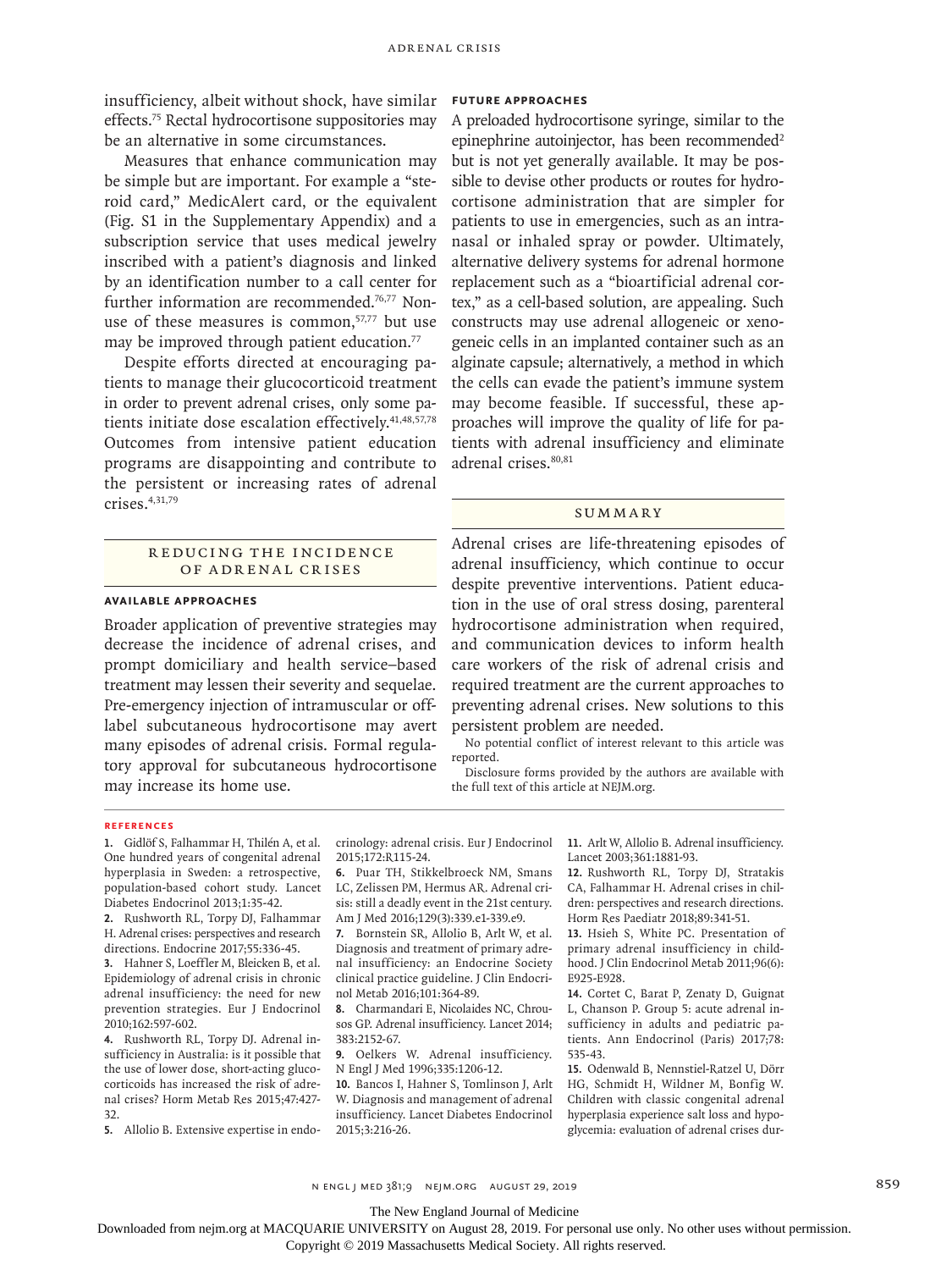ing the first 6 years of life. Eur J Endocrinol 2016;174:177-86.

**16.** Bowden SA, Henry R. Pediatric adrenal insufficiency: diagnosis, management, and new therapies. Int J Pediatr 2018; 2018:1739831.

**17.** Ramamoorthy S, Cidlowski JA. Corticosteroids: mechanisms of action in health and disease. Rheum Dis Clin North Am 2016;42:15-31.

**18.** Coutinho AE, Chapman KE. The antiinflammatory and immunosuppressive effects of glucocorticoids, recent developments and mechanistic insights. Mol Cell Endocrinol 2011;335:2-13.

**19.** Annane D, Bellissant E, Sebille V, et al. Impaired pressor sensitivity to noradrenaline in septic shock patients with and without impaired adrenal function reserve. Br J Clin Pharmacol 1998;46:589- 97.

**20.** Dinneen S, Alzaid A, Miles J, Rizza R. Metabolic effects of the nocturnal rise in cortisol on carbohydrate metabolism in normal humans. J Clin Invest 1993;92: 2283-90.

**21.** Macfarlane DP, Forbes S, Walker BR. Glucocorticoids and fatty acid metabolism in humans: fuelling fat redistribution in the metabolic syndrome. J Endocrinol 2008;197:189-204.

**22.** Smans LC, Van der Valk ES, Hermus AR, Zelissen PM. Incidence of adrenal crisis in patients with adrenal insufficiency. Clin Endocrinol (Oxf) 2016;84:17-22.

**23.** Falhammar H, Frisén L, Norrby C, et al. Increased mortality in patients with congenital adrenal hyperplasia due to 21-hydroxylase deficiency. J Clin Endocrinol Metab 2014;99(12):E2715-E2721.

**24.** Iwasaku M, Shinzawa M, Tanaka S, Kimachi K, Kawakami K. Clinical characteristics of adrenal crisis in adult population with and without predisposing chronic adrenal insufficiency: a retrospective cohort study. BMC Endocr Disord 2017;17:58.

**25.** Rushworth RL, Chrisp GL, Torpy DJ. Glucocorticoid-induced adrenal insufficiency: a study of the incidence in hospital patients and a review of peri-operative management. Endocr Pract 2018;24:437- 45.

**26.** White K, Arlt W. Adrenal crisis in treated Addison's disease: a predictable but under-managed event. Eur J Endocrinol 2010;162:115-20.

**27.** Rushworth RL, Torpy DJ. A descriptive study of adrenal crises in adults with adrenal insufficiency: increased risk with age and in those with bacterial infections. BMC Endocr Disord 2014;14:79.

**28.** Hahner S, Spinnler C, Fassnacht M, et al. High incidence of adrenal crisis in educated patients with chronic adrenal insufficiency: a prospective study. J Clin Endocrinol Metab 2015;100:407-16.

**29.** Meyer G, Koch M, Herrmann E, Bojunga J, Badenhoop K. Longitudinal AddiQoL scores may identify higher risk for adrenal crises in Addison's disease. Endocrine 2018;60:355-61.

**30.** El-Maouche D, Hargreaves CJ, Sinaii N, Mallappa A, Veeraraghavan P, Merke DP. Longitudinal assessment of illnesses, stress dosing, and illness sequelae in patients with congenital adrenal hyperplasia. J Clin Endocrinol Metab 2018;103: 2336-45.

**31.** Rushworth RL, Torpy DJ. Modern hydrocortisone replacement regimens in adrenal insufficiency patients and the risk of adrenal crisis. Horm Metab Res 2015;47: 637-42.

**32.** Tomlinson JW, Holden N, Hills RK, et al. Association between premature mortality and hypopituitarism. Lancet 2001; 357:425-31.

**33.** Bergthorsdottir R, Leonsson-Zachrisson M, Odén A, Johannsson G. Premature mortality in patients with Addison's disease: a population-based study. J Clin Endocrinol Metab 2006;91:4849-53.

**34.** Bensing S, Brandt L, Tabaroj F, et al. Increased death risk and altered cancer incidence pattern in patients with isolated or combined autoimmune primary adrenocortical insufficiency. Clin Endocrinol (Oxf) 2008;69:697-704.

**35.** Erichsen MM, Løvås K, Fougner KJ, et al. Normal overall mortality rate in Addison's disease, but young patients are at risk of premature death. Eur J Endocrinol 2009;160:233-7.

**36.** Burman P, Mattsson AF, Johannsson G, et al. Deaths among adult patients with hypopituitarism: hypocortisolism during acute stress, and de novo malignant brain tumors contribute to an increased mortality. J Clin Endocrinol Metab 2013;98: 1466-75.

**37.** Molander N. Sudden natural death in later childhood and adolescence. Arch Dis Child 1982;57:572-6.

**38.** Hajsheikholeslami F, Yazdani S. Sudden cardiac death as a result of neglected hypopituitarism. Int J Endocrinol Metab 2013;11:117-9.

**39.** Saevik AB, Åkerman AK, Grønning K, et al. Clues for early detection of autoimmune Addison's disease — myths and realities. J Intern Med 2018;283:190-9.

**40.** Bird S. Failure to diagnose: Addison disease. Aust Fam Physician 2007;36:859- 61.

**41.** Chrisp GL, Maguire AM, Quartararo M, et al. Variations in the management of acute illness in children with congenital adrenal hyperplasia: an audit of three paediatric hospitals. Clin Endocrinol (Oxf) 2018;89:577-85.

**42.** Rushworth RL, Falhammar H, Munns CF, Maguire AM, Torpy DJ. Hospital admission patterns in children with CAH: admission rates and adrenal crises decline with age. Int J Endocrinol 2016; 2016:5748264.

**43.** Major A, Chacko K. Routine vaccina-

tions as a precipitant of adrenal crisis in adrenal insufficiency. Intern Med J 2018; 48:360-1.

**44.** Smrecnik M, Kavcic Trsinar Z, Kocjan T. Adrenal crisis after first infusion of zoledronic acid: a case report. Osteoporos Int 2018;29:1675-8.

**45.** Barroso-Sousa R, Barry WT, Garrido-Castro AC, et al. Incidence of endocrine dysfunction following the use of different immune checkpoint inhibitor regimens: a systematic review and meta-analysis. JAMA Oncol 2018;4:173-82.

**46.** Akarca FK, Can O, Yalcinli S, Altunci YA. Nivolumab, a new immunomodulatory drug, a new adverse effect; adrenal crisis. Turk J Emerg Med 2017;17:157-9.

**47.** Falhammar H, Nordenström A. Nonclassic congenital adrenal hyperplasia due to 21-hydroxylase deficiency: clinical presentation, diagnosis, treatment, and outcome. Endocrine 2015;50:32-50.

**48.** Burger-Stritt S, Kardonski P, Pulzer A, Meyer G, Quinkler M, Hahner S. Management of adrenal emergencies in educated patients with adrenal insufficiency a prospective study. Clin Endocrinol (Oxf) 2018;89:22-9.

**49.** Lewandowski KC, Marcinkowska M, Skowrońska-Jóźwiak E, Makarewicz J, Lewiński A. New onset Graves' disease as a cause of an adrenal crisis in an individual with panhypopituitarism: brief report. Thyroid Res 2008;1:7.

**50.** Roque C, Fonseca R, Bello CT, Vasconcelos C, Galzerano A, Ramos S. Thyrotoxicosis leading to adrenal crises reveals primary bilateral adrenal lymphoma. Endocrinol Diabetes Metab Case Rep 2017;2017: 17-0002.

**51.** Sychev DA, Ashraf GM, Svistunov AA, et al. The cytochrome P450 isoenzyme and some new opportunities for the prediction of negative drug interaction in vivo. Drug Des Devel Ther 2018;12:1147- 56.

**52.** Bornstein SR. Predisposing factors for adrenal insufficiency. N Engl J Med 2009; 360:2328-39.

**53.** Gargya A, Chua E, Hetherington J, Sommer K, Cooper M. Acute adrenal insufficiency: an aide-memoire of the critical importance of its recognition and prevention. Intern Med J 2016;46:356-9.

**54.** Hahner S, Hemmelmann N, Quinkler M, Beuschlein F, Spinnler C, Allolio B. Timelines in the management of adrenal crisis — targets, limits and reality. Clin Endocrinol (Oxf) 2015;82:497-502.

**55.** Kampmeyer D, Lehnert H, Moenig H, Haas CS, Harbeck B. A strong need for improving the education of physicians on glucocorticoid replacement treatment in adrenal insufficiency: an interdisciplinary and multicentre evaluation. Eur J Intern Med 2016;33:e13-e15.

**56.** Kampmeyer D, Lehnert H, Moenig H, Haas CS, Harbeck B. Experience pays off! Endocrine centres are essential in the care

860 **860** N ENGL J MED 381;9 NEJM.ORG AUGUST 29, 2019

The New England Journal of Medicine

Downloaded from nejm.org at MACQUARIE UNIVERSITY on August 28, 2019. For personal use only. No other uses without permission.